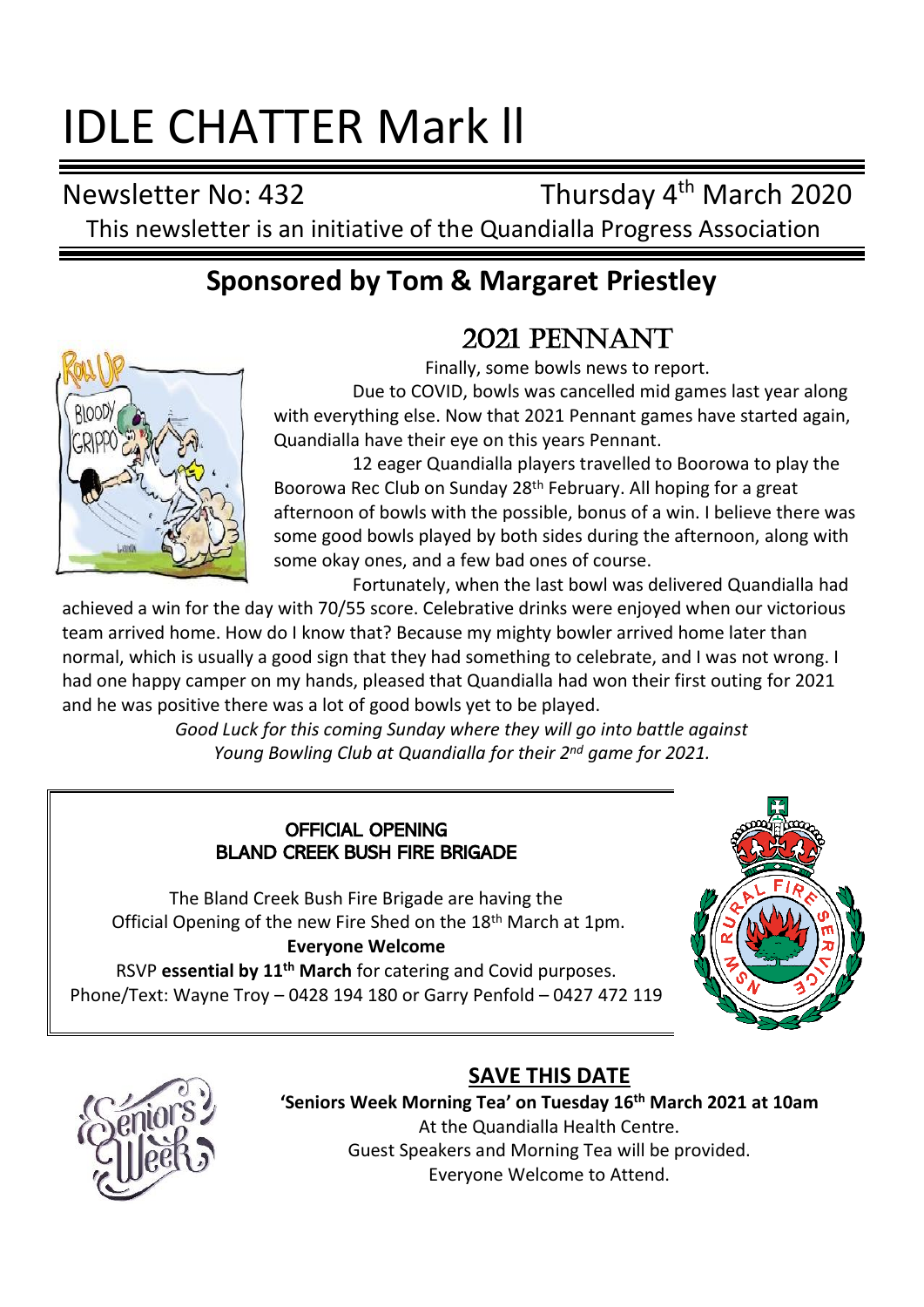*Annette K passed on the following good news via messenger to be shared with IC readers. Thanks Annette…………..*

*CONGRATULATIONS Congratulations to Peter and Donna Feuerstein on the birth of their 8th great grandchild, born in Canberra, a great grandson named Ari Henry. Ari arrived the day before Peter and Donna's 58th Wedding Anniversary on the 27thFebruary 2021. What a lovely surprise and anniversary gift.*



## **QUANDIALLA FRIDAY NIGHT JACKPOTS:**

#### **Bland Hotel Poker Jackpot Draw ………………………….**

Last week the Jackpot was not claimed so this week you have 4 chances to win a meat tray and a chance to choose the Joker Card and you can take home \$380.

**Quandialla Bowling Club Draws …………………..**

The Riverina Club Draw was not claimed last Friday, so, this week it will jackpot to \$4000. The Members Club Draw was claimed by David P, so it will start again this week at \$50.

Remember if your badge number is drawn for any of the jackpots. YOU MUST BE AT THE CLUB to claim your prize when it is announced. *Good Luck Everyone*



## **QUANDIALLA SOLDIERS MEMORIAL HALL & PROGRESS ASSOCIATION**

The Annual General Meeting of the Hall and Progress will be held on Wednesday 31st March at 7.30pm at the Bland Hotel Dining Room. All Welcome



# **FOOTY TIPPING COMP at the BLAND HOTEL**

It's that time of year again – join our local Tipping Comp. **First round gets underway on the Thursday evening 11 th March, so get your name in soon.**

# **QUANDIALLA COMMUNITY HEALTH CENTRE**

Opening Hours: 9am – 2pm Four Days a Week Walk In Clinic from 9am – 10am on Monday, Tuesday & Thursday Appointment ONLY on Wednesday (Phone: 6347 1200) The Health Clinic will be CLOSED on Friday



*ST MARKS ANGLICAN CHURCH SERVICE*

Next Service will be held on Sunday 7<sup>th</sup> March at 6pm. *Everyone Welcome*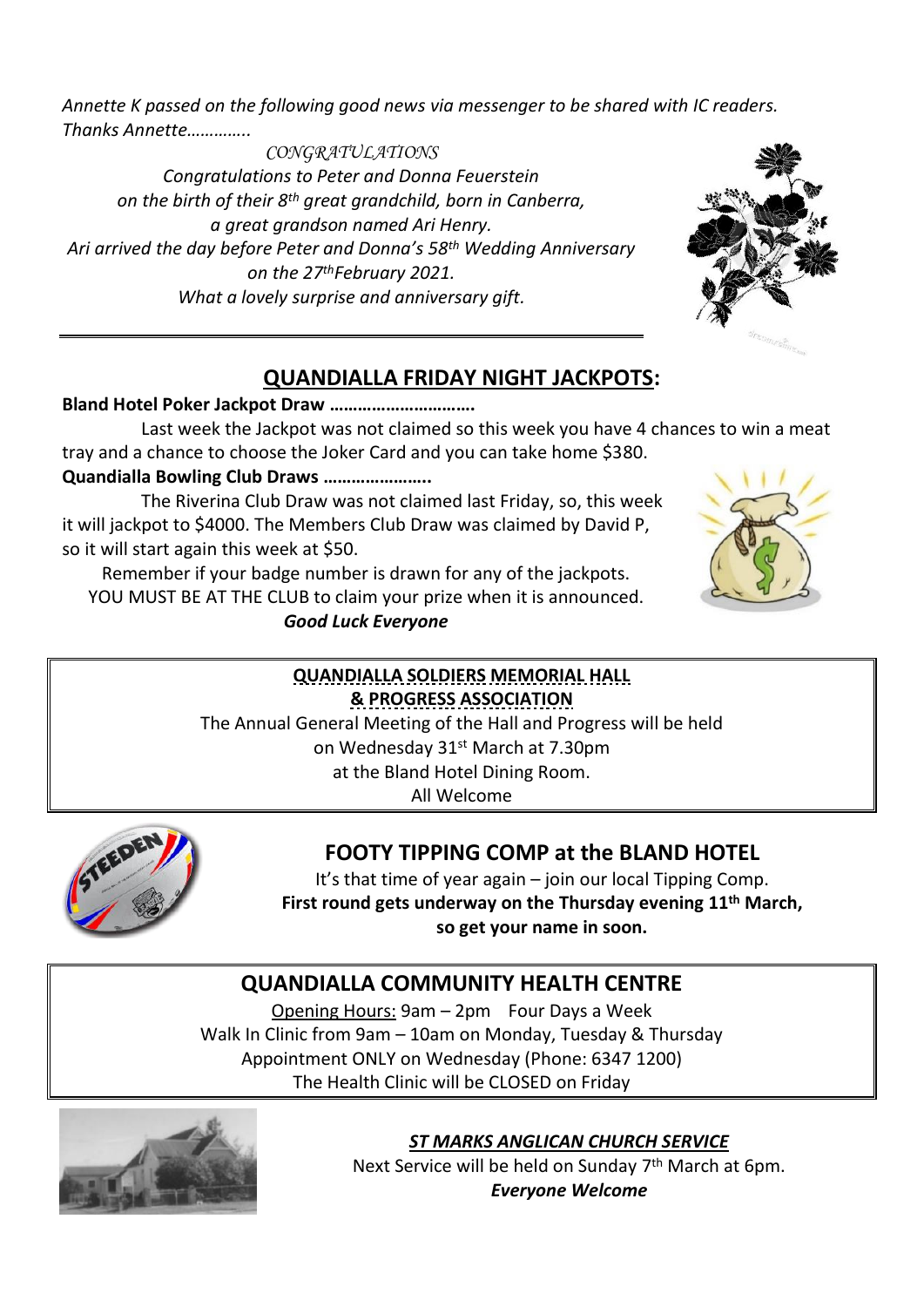## **A SPECIAL BIRTHDAY**



Congratulations and Best Wishes go to John Priestley who will be celebrating his 70<sup>th</sup> Birthday on Saturday 6th March, with family who have organised a special dinner party at the 'Old Post Office' Manor Restaurant. On behalf of I.C. Readers I would like to wish John Many Happy Returns on turning the big '7' '0'.  **HAPPY 70 th BIRTHDAY JOHN**

## *Another Special Birthday to Report ………………………….*



*It gives me much pleasure to report that Margaret Penfold, who is currently living in Burrill Lake but also, still calls Quandialla home, will be celebrating her 80th Birthday with family and friends at a lovely winery in Ulladulla on Sunday 7 th March.* 

*On behalf of John and myself, friends from Quandi and IC Readers I would like to wish Margaret the Very Best and Many Happy Returns on your Special Birthday. HAPPY 80TH BIRTHDAY MARGARET*



But Wait – there is more……………………….



# *Birthday Wishes*

*Congratulations are extended to Samantha Grandi (nee: Causer) who is celebrating her 30th birthday on Monday 8 th March. An early party was held last weekend where family and friends travelled to Griffith to help Samantha celebrate this special occasion. Happy 30th Birthday Samantha.*



2021 RAINFALL

February's rainfall recorded at the Quandialla Post Office was 68.6mm over 6 days. Total rainfall for the year is 132.4mm over 15 days.

RALPH RICHARDS SEPTICS: Call for a Quote: Phone 0457 821965 or 0477 094193